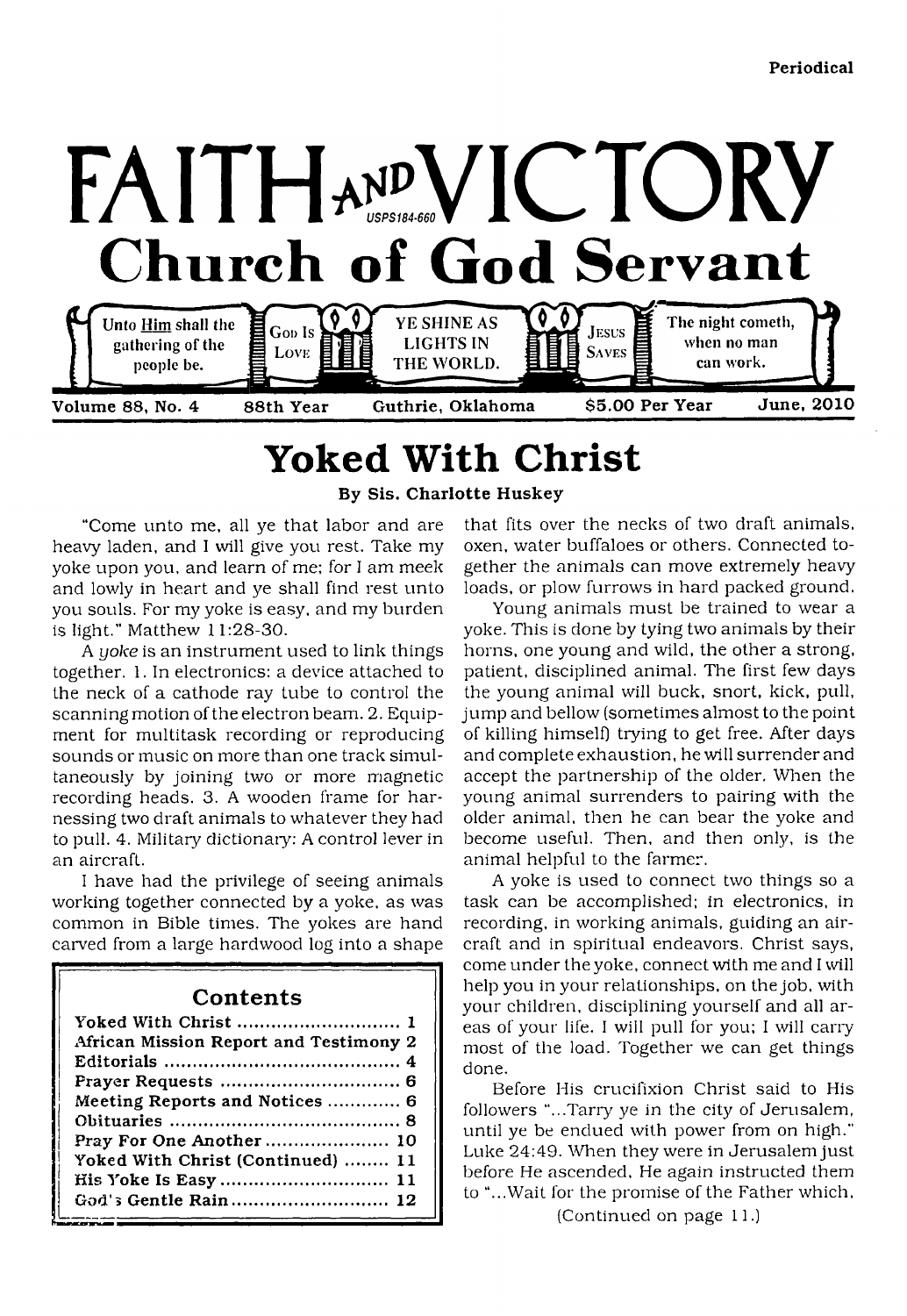# **African Mission Report and Testimony**

As an invitation song was sung in the mother tongue, a Kenyan woman approached the front of the brush arbor where I had just finished preaching on "Spiritual Rest." While people began praying to be saved, in this isolated place with palm trees and beautiful plains in the distance, the elderly woman knelt in the dust and began seeking God. Tears rolled down her wrinkled face as she wept before the Lord. It was for this cause that we had traveled to Kenya....

At the beginning of the year, God had given me a burden to return to Kenya and Tanzania. At the time, it looked like I would be traveling by myself. At the last moment, Bro. Michael Gellenbeck called and said God had given him a burden to go with me. This decision to go was not taken lightly but was made in prayer and consecration to the Lord. God knew what lay ahead on this trip and He was faithful to call to my brother who was then obedient to respond to the call.

On some of the previous trips, the primary burden was to hold ministers' meetings where there was teaching and instruction to the native brethren so that they could then go and reach the people with the truth. This time, my prayer was that the Lord would give us the heathen for our inheritance. The burden was more evangelistic in nature and we desired to see souls come to repentance. The Lord was faithful on the trip to answer that prayer. Bro. Michael Gellenbeck and I traveled to various locations in Kenya to share the simplicity of salvation. The Spirit of the Lord was in the services and souls were won to Jesus Christ. We visited a congregation that was a mix of Pentecostal and indigenous beliefs. Various ministers and the bishop of this group were in attendance at a hillside service. One of the men that prayed to be saved was the pastor of the local congregation. How great is the faithfulness of our Lord!

As Bro. Michael, Bro. Peter and I drove down the dusty road and stopped before the orphanage, we were met with singing, happy children who were delighted to have us back. There are currently 80 orphans living in the orphanage and over 400 that come to the school. These orphan children are outperforming the government schools in the area. Over the past year, due to contributions from the Saints, we have

been able to expand the orphanage and school. Hundreds of children gathered to share songs and recitation at our coming. What a delight to hear a group of orphans stand and recite by memory poems that Bro. Leslie Busbee had written in the *Faith and Victory.*

It has been a struggle for the native Saints to support the orphanage. They are sacrificing time and food for the benefit of these children who come from some horrible conditions. We found that the children were eating a small portion of meat one time a week and fruit every other week. I was moved to tears in my spirit as I beheld these precious children who were not getting proper nourishment. Because of a lack of funds to make a concrete pad in the courtyard of the orphanage, when it rains the children are literally wading through water and mud throughout the day. It causes health problems and propagates disease through the breeding of mosquitoes.

Our desire was to provide a good meal for the children while we were with them. One evening, we gathered with the orphans in a room only lit by two lanterns—one of which broke. We feasted together with the children. We ate chicken, rice, greens, chopa (like tortillas), pineapple, bananas and cookies. The children's enjoyment was apparent as they sang and laughed and ate. Words are inadequate to express the love that flowed from our hearts to the children. One little orphan girl stood up and asked us: "Do you eat like this all the time?"

Bro. Peter, Bro. Michael, and I traveled to Tanzania to be in meeting with many congregations who desired to hear the truth. It was our burden to be with them for a few days. After a long, uncomfortable Friday night in Kenya, I faced the day of journey not feeling very well in my body. We traveled for a number of hours to arrive at the meeting which was already in progress. My head was hurting very badly by this time. Within ten minutes of our arrival, I was in front of the gathered crowd preaching about the Pharisee and the Publican. I had intense pain running through my head throughout the message.

At the conclusion of the service, I was in severe distress. They took me to a place where I could lie down and try to rest. By this time, I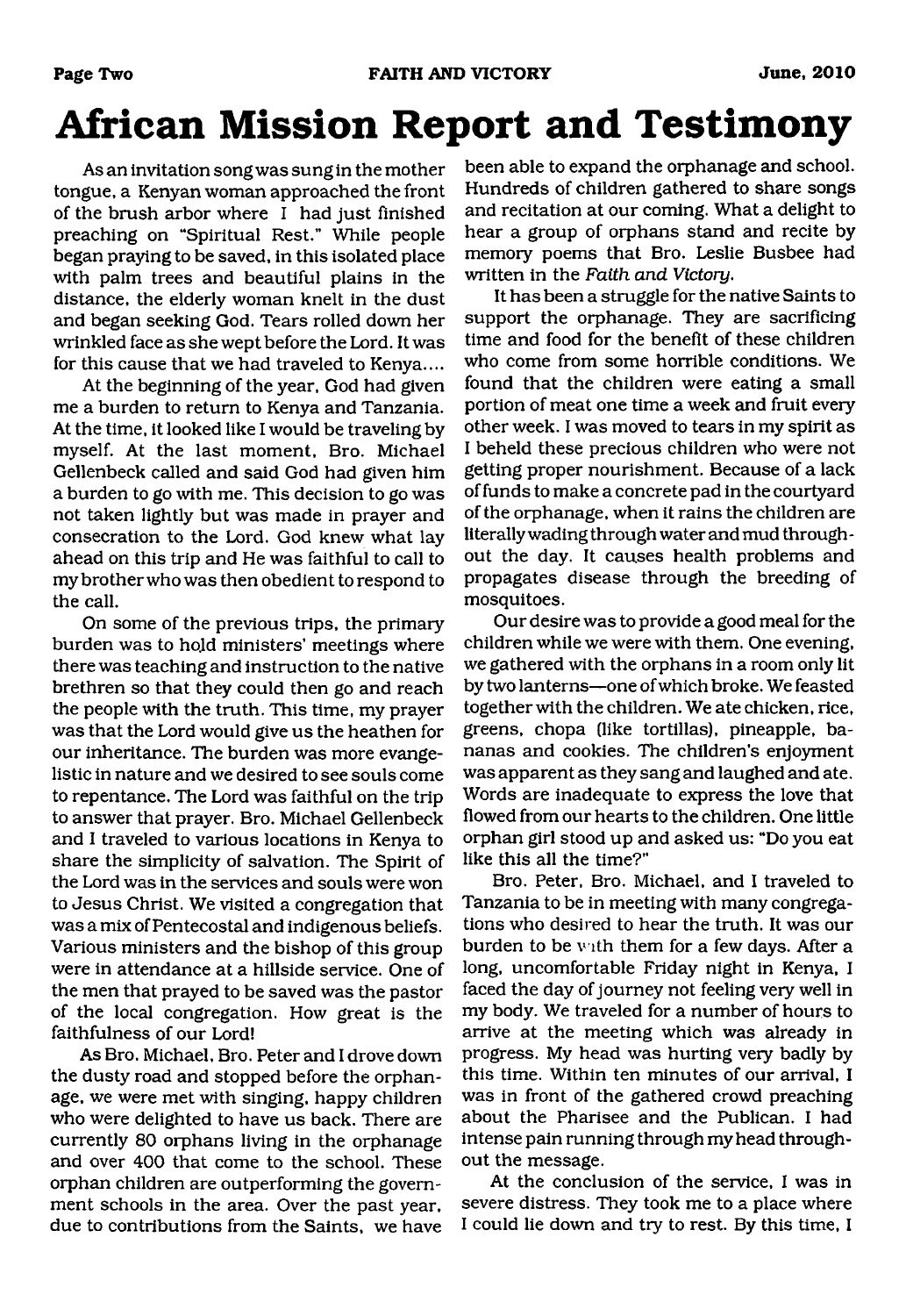knew that something was seriously wrong in my body. I experienced one of those nights that seem to never end. My body was very sick and I couldn't find a place of relief. I thought, as did the others there, that it was imperative that we leave Tanzania and head back to Kenya. I felt pressed to get back home to the States as quickly as possible.

Bro. Michael Gellenbeck had been a spiritual inspiration to the young men in Kenya. He was a great blessing on the trip. He was also sent from God to be a help to me in my time of need. My family back home made arrangements for us to fly out of Nairobi on Sunday evening. We were hundreds of miles away from the airport and had the day to try to get there. I could not have made the trip across Tanzania and Kenya without the Divine help of the almighty God. Bro. Peter and the brethren had prayed for me and he said that he believed God had done something for me right then. If God had not, I would not have been able to travel, for my strength had deteriorated very quickly. At times our driver was going over 100 mph on the way to Nairobi. I don't remember all of the trip as my head was in such pain.

Bro. Michael was a faithful traveling companion and prayer warrior. He carried the stress and burden of getting me back home. God gave us the fortitude to travel from Africa to Europe, and then on to the United States. We were asked if I needed medical assistance but God made the way for us to board our planes and go through customs without being detained. Thank you, Lord. My wife met us upon our arrival in Atlanta and flew with us the rest of the journey.

I was consecrated to leaving my earthly home for my heavenly home. I had known for years that disease and death were very real possibilities when traveling to Africa. But, on the plane home I was asking God to spare my life for the sake of my wife and young children. Space does not permit to detail the journey of sickness upon which we embarked.

I became deathly ill due to what appeared to be one of the worst strains of Malaria. I experienced periods of extreme weakness and at times I was generally nonresponsive. It came to the place one night where I didn't know if I was going to make it through. We had the children gather in, with my parents and siblings, for what could have been our last time together. I am even now

in tears as I write, thanking God for His mercy and help.

God had given me the scripture in Isaiah 43:1-2 the first night I was so sick in Tanzania. I stood on this as a promise from God throughout the illness. "But now thus saith the LORD that created thee, O Jacob, and he that formed thee, O Israel, Fear not: for I have redeemed thee, I have called thee by thy name; thou art mine. When thou passest through the waters, I will be with thee; and through the rivers, they shall not overflow thee: when thou walkest through the fire, thou shalt not be burned; neither shall the flame kindle upon thee."

Words are inadequate to express my love and appreciation for the ministers and Saints of God that rallied around my family and me during this time of trial. For many weeks the Saints fasted and prayed for God to intervene and change the course of the sickness. Offerings were sent in that helped meet our temporal needs during that time.

I was told by different people at different times: "Don't try to fight this. Let us fight the battle for you." Thank you for carrying the burden for me. There were times in my sickness that I couldn't fight and to just hear those words, and to know that the Saints really were carrying this for me, was a source of deep strength and help to us.

God heard the prayers of His people and took note of the tears that the orphans in Kenya cried. God raised me up and gave me life. The time of divine healing is not past. God, through no merit of our own, was merciful and gave healing.

We have passed through many trials the last few years. Satan has been waging a war on different fronts against us. But, I can testify that the power of God is undiminished. The scripture is true that says "Greater is he that is in you, than he that is in the world." The Holy Spirit has been faithful to lead, direct and empower.

What a faithful and mighty God we serve. Let us all keep on the firing line and stay faithful in spite of the heat of the battle. With God on our side we can make it through every onslaught of the enemy. We can and will be victorious through Jesus Christ our Lord.

In Love, —Bro. Michael Smith (More information about the Africa work can be found at [www.africamission.com](http://www.africamission.com))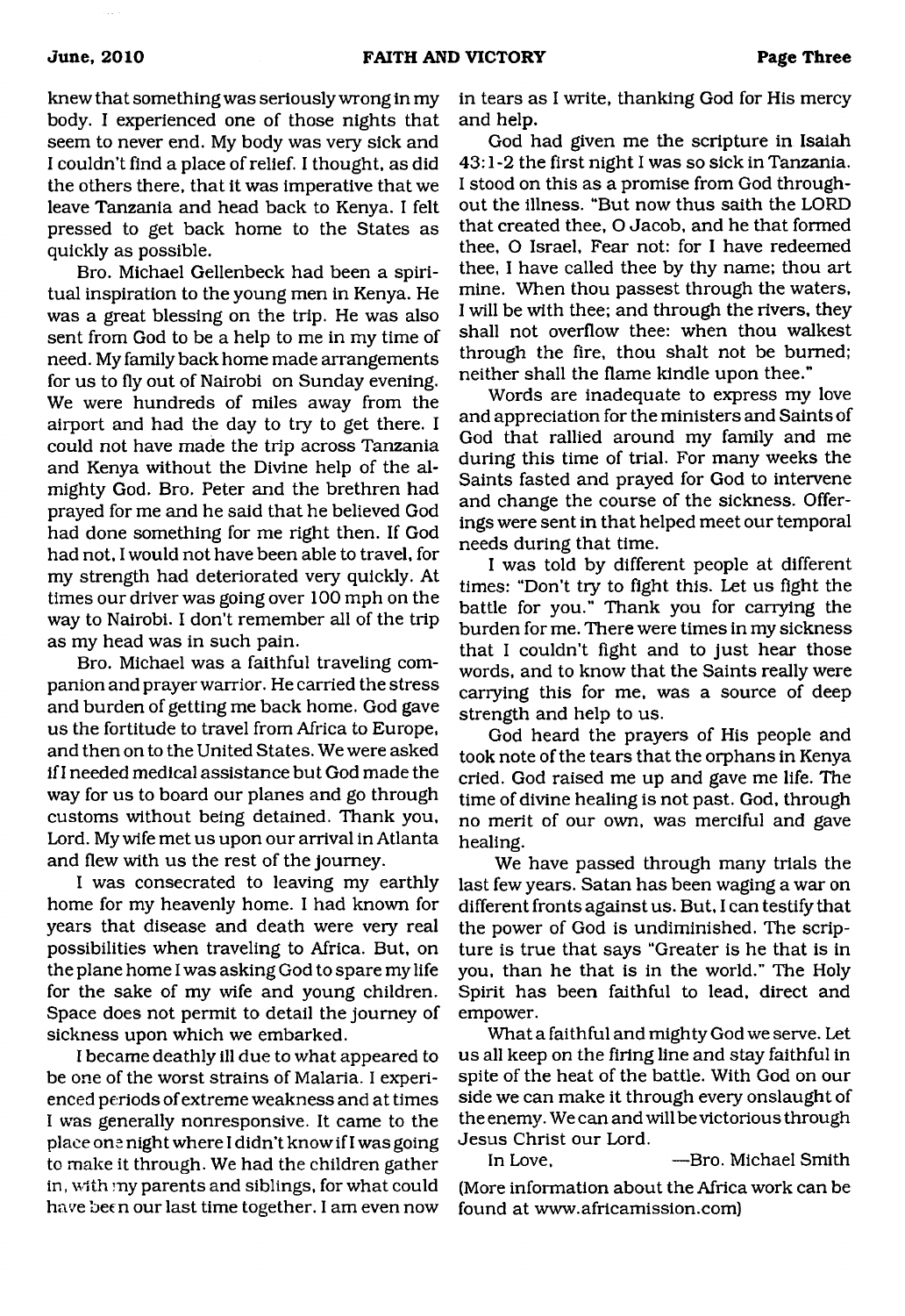# **FAITH AND VICTORY 12 PAGE HOLINESS MONTHLY BOOK IS AN UP AN UP**

This non-sectarian paper is edited and published in the interest of the universal CHURCH OF GOD each month (except August of each year, and we omit an issue that month to attend camp meetings), by Willie Murphey. and other consecrated workers at the FAITH PUBLISHING HOUSE. 4318 S. Division. Guthrie. OK 73044.

Notice to subscribers: When you move or change your address, please write us at once, giving your old and new address, and include your zip code number.

Dated copy for publication must be received by the 18th of the month prior to the month of issue.

**SUBSCRIPTION RATES**

#### Single copy, one year..................................................... \$5.00 Package of 5 papers to one address, one year ......... \$20.00 Larger quantities are figured at the same rate.

This publication teaches salvation from all sin. sanctification for believers, unity and oneness for which Jesus prayed as recorded in John 17:21, and manifested by the apostles and believers after Pentecost. By God's grace we teach, preach, and practice the gospel of the Lord Jesus Christ-the same gospel that Peter. John, and Paul preached, taught, and practiced, including divine healing for the body. James 5:14-15.

Its motto: Have faith in God. Its object: The glory of God and the salvation of men; the restoration and promulgation of the whole truth to the people in this "evening time" as it was in the morning Church of the first century: the unification of all true believers in one body by the love of God. Its standard: Separation from sin and entire devotion to the service and will of God. Its characteristics: No discipline but the Bible, no bond of union but the love of God, and no test of fellowship but the indwelling Spirit of Christ.

Through the Free Literature Fund thousands of gospel tracts are published and sent out free of charge as the Lord supplies. Cooperation of our readers is solicited, and will be appreciated in any way as the Bible and the Holy Spirit teach you to do or stir your heart. "Freely ye have received, freely give." Read Ex. 25:2; I Chron. 29:9: II Cor. 9:7; and Luke 6:38.

Freewill offerings sent in to the work will be thankfully received as from the Lord. Checks and money orders should be made payable to Faith Publishing House. All donations are tax deductible.

A separate Missionary Fund is maintained in order to relay missionary funds from our readers to the support of home and foreign missionaries and evangelists.

In order to comply with Oklahoma laws as a non-profit religious work, the Faith Publishing House is incorporated thereunder.

The *Faith and Victory* is published monthly, except August, for \$5.00 per year by:

**FAITH PUBLISHING HOUSE P. O. Box 518, 4318 S. Division, Guthrie, OK 73044 Office phone numbers: 405-282-1479. 800-767-1479; fax number: 405-282-6318. Internet address: <http://www.faithpublishing.com>**

**Postmaster: Send address changes to:** *Faith and Victory,* **P. O. Box 518, Guthrie, OK 73044.**



*m* "Riches and honour *are* j-• \* with me; *yea,* **durable** riches and righteousness. Editorials \ My fruit is better than gold, yea, than fine gold; and my  $\mathfrak j$  revenue than choice silver."

Proverbs 8:18-19. There is an economic term that classifies certain types of products purchased in an economy as *durable goods.* Purchase of a durable good is generally one that will last

longer than three years. It would include things like cars, farm machinery, business equipment, home furnishings and fixtures, recreational vehicles and equipment, and sporting goods. These are only a few of the items that fall into this category. The government tracks orders for durable goods and reports their findings on a monthly basis. These reports, when compared to previous reports, can be an indicator of the economic health of a country.

If man considers a durable good to have a life span in excess of three years, 1,095 days, I wonder what time frame God, with Whom one day is as a thousand years, would place on durable riches?

When Mary was sitting at the feet of Jesus and drinking in the words of wisdom that came from the Master's lips, her sister Martha came to Jesus and said, "Lord, dost thou not care that my sister hath left me to serve alone? bid her therefore that she help me." Jesus defended Mary's interest in spiritual things and replied, "But one thing is needful: and Mary hath chosen that good part, which shall not be taken away from her." Luke 10:42. Mary found in Christ the fountain of eternal Life. Jesus said that what Mary had chosen "...shall not be taken away from her." It is in Him that one finds the durable riches that will last forever.

The prophet Isaiah was given insight into some of these durable riches. Notice a few of these verses of promise. "For unto us a child is born, unto us a son is given: and the government shall be upon his shoulder: and his name shall be called Wonderful, Counsellor, The mighty God, The everlasting Father, The Prince of Peace. Of the increase of *his* government and peace *there shall be* no end, upon the throne of David, and upon his kingdom, to order it, and to establish it with judgment and with justice from henceforth even for ever. The zeal of the LORD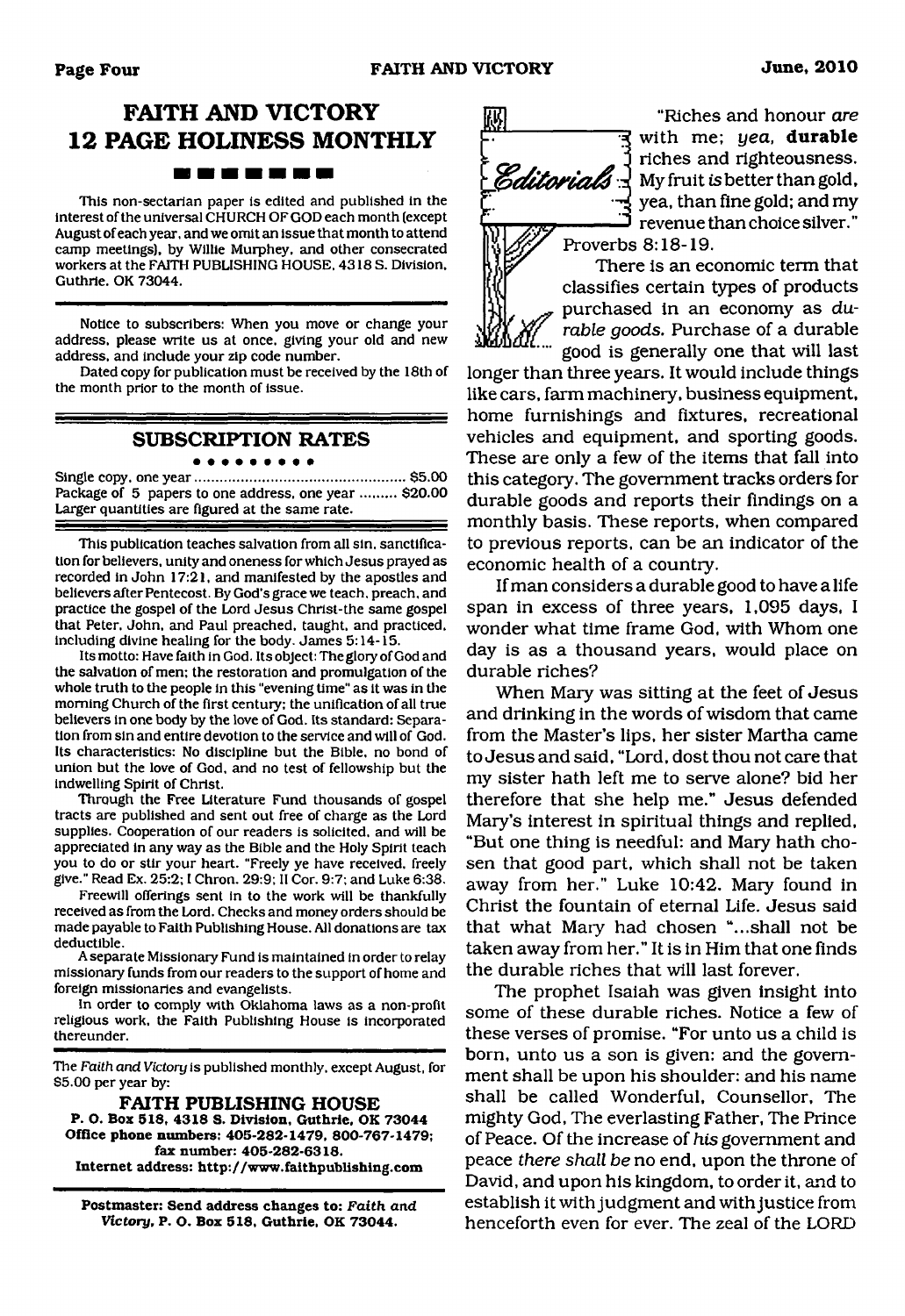of hosts will perform this." Isaiah 9:6-7. It would be impossible to place an earthly value on the gift of God's dear Son to the world. The future of men's never dying souls depended on the plan of redemption that Jesus brought. As the songwriter so aptly penned, "Without Him how lost I would be." Our only hope is in Him, the everlasting Father, and to be a part of His kingdom which shall have no end is more than our finite mind can truly comprehend. These are priceless riches that have been bestowed so graciously upon us.

"But Israel shall be saved in the LORD with an everlasting salvation:..." Isaiah 45:17. God's plan of salvation has continued for more that 2000 years now and it will continue until the end of time. In Isaiah 55:3 it says, "...and I will make an everlasting covenant with you...." Those who enter into this covenant salvation find safety for their souls. Death only causes the covenant to be more sure, for then the soul who has found refuge therein is no longer subject to the temptations of the evil one and is forever secure in the arms of God.

"And the ransomed of the LORD shall return, and come to Zion with songs and everlasting joy upon their heads: they shall obtain joy and gladness, and sorrow and sighing shall flee away." Isaiah 35:10. The price for our deliverance has been fully paid by the sacrificial death of God's precious Son and our freedom gives us great cause for joy and gladness. These riches are ours to enjoy forever.

Isaiah 60:19 gives us these encouraging words, "The sun shall be no more thy light by day; neither for brightness shall the moon give light unto thee: but the LORD shall be unto thee an everlasting light, and thy God thy glory." When a soul is spiritually alive in Christ, through the eye of faith, they find a constant source of light that brightens their way. It is the glory of the Lord that illuminates the soul and gives spiritual wisdom and understanding. As one nears the end of their pilgrimage here below, this light becomes even brighter, beckoning them to the land of eternal day.

"...With everlasting kindness will I have mercy on thee, saith the LORD thy Redeemer." Isaiah 54:8. How different our lives would be if God did not deal with us in kindness. We have read of pagan religions that demanded terrible things of their worshippers, from cutting themselves and dancing to exhaustion, sacrificing their virgins to volcanoes or extracting the hearts of their enemies. But God has dealt with us in kindness. The atoning sacrifice for our sins was made for us by His Son. No greater love could be shown to mankind than this noble act of kindness. However, His kindness goes even further and we are the beneficiaries of untold blessings each day. Our daily bread, the healing of soul and body, and our protection are only the beginning of the blessings we enjoy because of His kindness.

"Trust ye in the LORD for ever: for in the LORD JEHOVAH *is* everlasting strength:" Isaiah 26:4.We do not serve God in vain for our almighty, all powerful God is alive and real to His people. Psalm 68:35 says, "...the God of Israel *is* he that giveth strength and power unto *his* people. Blessed *be* God." Isaiah 40:29 tells us,"He giveth power to the faint; and to *them that have* no might he increaseth strength." Song number 46 in the *Evening Light Songs* says, "Oh, I praise Him for the strength He daily gives me, I am running now to gain that heav'nly prize; Soon with joy I'll reach the goal of life immortal, And go sweeping thro' the gates of paradise." God has strength for every weary soul who is pressed beyond measure. When we call on Him in our distress He will be there to impart the strength that we need to press on in the battles of life. He will give us power to overcome temptation and the opposing forces of the enemy. Through God's everlasting strength we can have victory in this life.

There is an illustration of a minister who was poor in the things of this world but was rich in the blessings of the Lord. One day he met with the tax assessor to declare his personal property. "What do you possess?" queried the assessor. "Oh, I am very wealthy," replied the minister. "List your possessions," the assessor instructed. The minister replied, "First, I have everlasting life. Second, I have a mansion in Heaven. Thirdly, I have peace that passeth understanding. Fourth, I have joy unspeakable. Fifth, I have Divine love that never faileth. Sixth, I have a faithful, pious wife. Seventh, I have healthy, happy, obedient children. Eighth, I have true, loyal friends. Ninth, I have songs in the night. Tenth, I have a crown of life awaiting." The tax assessor closed his book and said, 'Truly, you are a very rich man, but your property is not subject to taxation."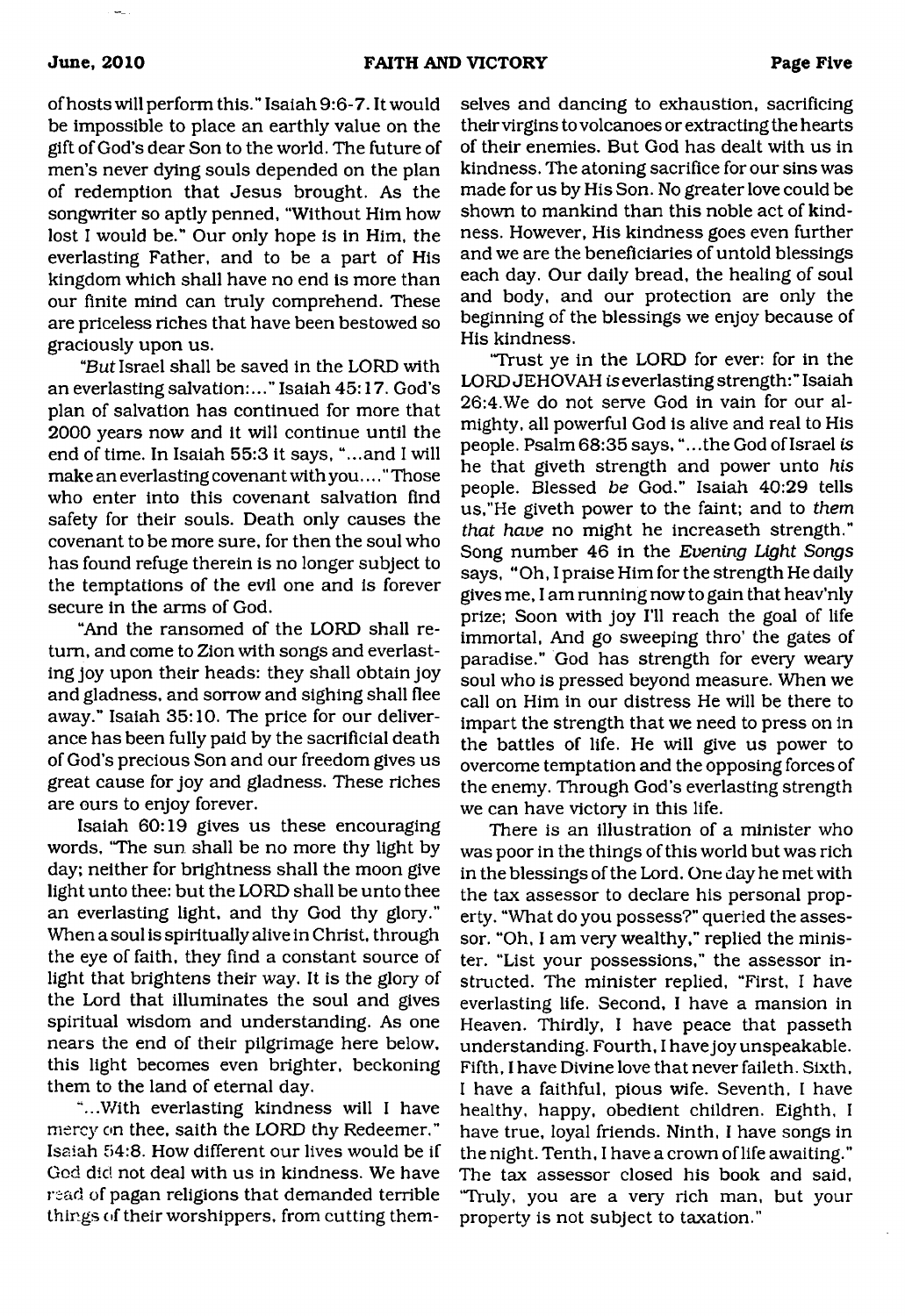The durable riches that we possess in Christ are not taxable by the governments of this earth. However, their value is so precious that they bring a heart-felt satisfaction to all who possess them. May the everlasting treasures of God be a source of joy in your heart and life.

—Bro. Willie E. Murphey [wemurphey@yahoo.com](mailto:wemurphey@yahoo.com)

#### **CORRECTION**

It has come to our attention of an error published in the May issue of *Faith and. Victory* on page nine, Sis. Natalie Allen's birthday and age were incorrectly printed. She actually was 93 years old on April 18,2010.1 apologize for the discrepancy. ——Bro. Willie E. Murphey

# ↔← ← **PRAYER REQUESTS**

# **Standing Prayer Requests**

Sis. Merline Allen Sis. Gladys Cashio Sis. Helen Carson Sis. Genevieve Carver Sis. Elizabeth Corteway Sis. Waneta Creel Bro. Terry Dawson Sr. Sis. Patsy Doolittle Sis. Dorall Forbes Bro. Troy Gentry Bro. Lee Hilton Jaden Howard Sis. Patsy Jordon Sis. Earnestine Jordon Sis. Karoline Kessler Bro. Mark and Sis. Darlene Knight Sis. Virginia Myers Sis. Elsie M. Offerman Sis. Melba Powell Bro. Vernon Robinson Sis. Ruth Shehee Sis. Cheryl Smith Bro. Michael Smith Bro. Edward and Sis. Gloria Taylor Sis. Imogene Taylor The Mitch Taylor family Sis. Norma Tiller Bro. Delmar Wilkins Bro. Curtis Williams

SC—Please pray for Sis. Leona Crummie. She is suffering with several health problems and is in much need of prayer. Thank you and God bless! —Bro. Kevin and Sis. Cheryl Smith

OK—Would you put my brother-in-law, Bro. Curtis Williams, on the standing prayer requests list in the *Faith and Victory?* Thanks,

—Sis. Beth Bock TX—Remember my daughter, Evelyn, in prayer. She is having persistent headaches and the spot on her forehead where they did surgery is very slow in healing. Also remember my wife, she has pain on her left side and around on her back. — <del>Bro. Elbert Johnson</del>

### **- チーキーディングシャー MEETING REPORTS**

KY—We thank the Lord for blessing our 2010 camp meeting with His presence through His precious Holy Spirit. We appreciate the ministers sent to feed our souls. Also we want to thank everyone for their support through prayers, love offerings and those who gave their time and labor in this year's meeting. May God bless you all. —The Saints of Vanceburg, KY

- - - -

SC—Dear Saints: It is with joy and thanksgiving to our great God that we send in a report of our Holly Hill, SC camp meeting this year. God met with us in such a special way, and our hearts were blessed, refreshed and revived. Before the meeting started, God had given us two Scriptures as a burden for this meeting— Psalm 85:6 "Wilt Thou not revive us again: that Thy people may rejoice in Thee?" and Revelation 3:2 "Be watchful, and strengthen the things which remain that are ready to die..." God truly did both of these things—He revived us, and He strengthened us in a wonderful way. He especially met with us in one particular early morning prayer service. His presence was so real, so sweet, and so precious that we hated to close the service. Oh, those times are precious! Times when He comes down and makes His presence known and lets us know that all is well! Praise God for all of His bountiful blessings! We want to thank each one who came to our meeting and supported it with your presence, and we thank each one who held us up in prayer. How grateful we are that God passed through our midst once again! Pray for our congregation that we will continue to press on, never wavering, and keep the faith that was once delivered to the Saints.

In the love of Jesus Christ,

—The Holly Hill, SC Congregation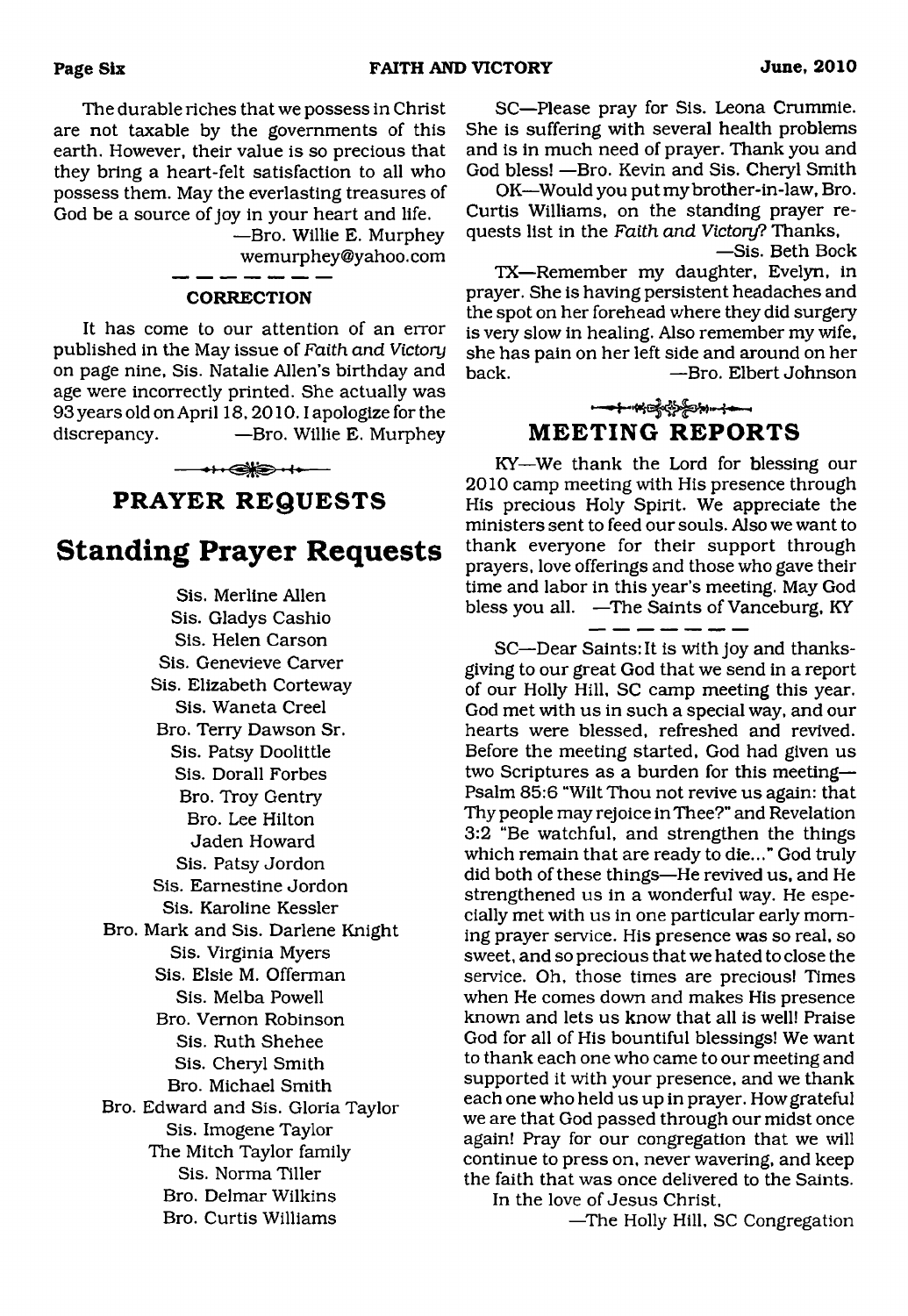### **MEETING DATES**

**Pacoima, CA (Sisters' Retreat)**—July 9-10 **National (Monark Springs, MO)**—July 16-25 **Myrtle, MO (Camp Meeting)**—July 30 - Aug. 3 **California State (Pacoima, CA)**—Aug. 6-15 **Boley, OK (Camp Meeting)**—August 13-15 **Spooner, WI (Tent Meeting)**—August 18-22 **Wichita, KS (Fall Revival)**—September 19-26 **Dallas, TX (Fall Meeting)**—October 13-17 **Okmulgee, OK (Fall Revival)**—October 15-17

#### $\overbrace{\hspace{15em}}^{n}$

### **MEETING NOTICES NATIONAL CAMP MEETING MONARK SPRINGS, MO**

The National Camp Meeting of the Church of God will be held, Lord willing, at Neosho (Monark Springs), MO, July 16-25. All are cordially invited to come and bring others to enjoy the blessings we are expecting from the Lord.

The Monark Springs campground is located approximately five miles east of Neosho, MO. It is one mile east and 3/4 mile south of the intersection of Highways 86 and 59.

If you travel to Neosho by bus, you may telephone the campground, (417) 472-6427, or Bro. Mike Hightower, (417) 451 -3636, for transportation.

The camp meeting is conducted on a freewill offering basis. There is no charge for meals or lodging on the campgrounds. You are welcome to come and enjoy the meeting. We are confident God will supply every need. Meals will be served in the dining hall. Dormitory space and trailer spots are available on a first-come basis. Family units are also available.

For lodging contact Bro. Randel and Sis. DeLoris Bradley (620) 226-3390 or e-mail [rdbradley@ckt.net.](mailto:rdbradley@ckt.net)

The business managers are Bro. Mike Hightower, 13974 Newt Dr., Neosho. MO 64850. Phone, (417) 451-3636, and Bro. Paul Cole (417) 455-2378.

#### **MYRTLE, MO, CAMP MEETING**

The Myrtle, MO camp meeting will begin, Lord willing, on Friday morning, July 30, and continue through Tuesday night, August 3. We will not have a Wednesday morning service as we have done for the past few years. There will be services daily af 10:30 a.m. and 7:00 p.m. We plan to also have afternoon services on Satur-

day and Sunday. We extend a hearty invitation to all to come. There will be 3 meals served daily, all expenses met by free-will offerings. Dormitories are available for lodging as well as a limited number of cabins. Electrical hook ups are also available for campers, trailers or motor homes. We would like to ask each cabin owner who does not plan to attend this year's meeting to contact Sis. Carol Sorrell at 417-938-4493 and let her know so that arrangements can be made to use your cabin to lodge others who are coming and may need a place to stay. Sis. Carol will be coordinating cabin arrangements. The campground phone number is 417-938-4682. You may also contact Bro. Harlan Sorrell at 417- 938-4336 for further information.

Please pray for a special visitation of the Holy Spirit on this camp meeting, that souls will be saved and every spiritual need will be met.

We look forward to seeing you here.

—Bro. Harlan Sorrell

#### **CALIFORNIA STATE CAMP MEETING**

The annual California State Camp Meeting of the Church of God will begin, Lord willing, on August 6, ending August 15, 2010. The first service will be on Friday evening, August 6 at 7:30 p.m. with three services daily throughout the remainder of the meeting.

The campground is located at 12312 Osborne PL, Pacoima, CA 91331. A hearty invitation is extended to all. Your presence and prayers will add much to the success of the meeting. Accomodations are provided for those needing them, as well as three meals daily. Expenses are met by freewill offerings.

For more information you may contact: Sunset Guest Home (818) 899-2022; Bro. Paul Phillips (661) 251-6956 or Bro. Herbert Clay (818) 897-1396. The chapel phone number is: (818) 899-9021.

#### **BOLEY, OK, CAMP MEETING**

The Boley, OK congregation is planning to have a mini camp meeting, August 13-15.

Service times will be Friday evening 7:00 p.m., and Saturday 3:00 p.m., Dinner will be served. On Sunday, Sunday School will begin at 10:00 a.m., Morning service 11:00 a.m., no afternoon service. Dinner will be served. Notice that there will only be an evening service on Friday.

Please be in agreement of prayer with us for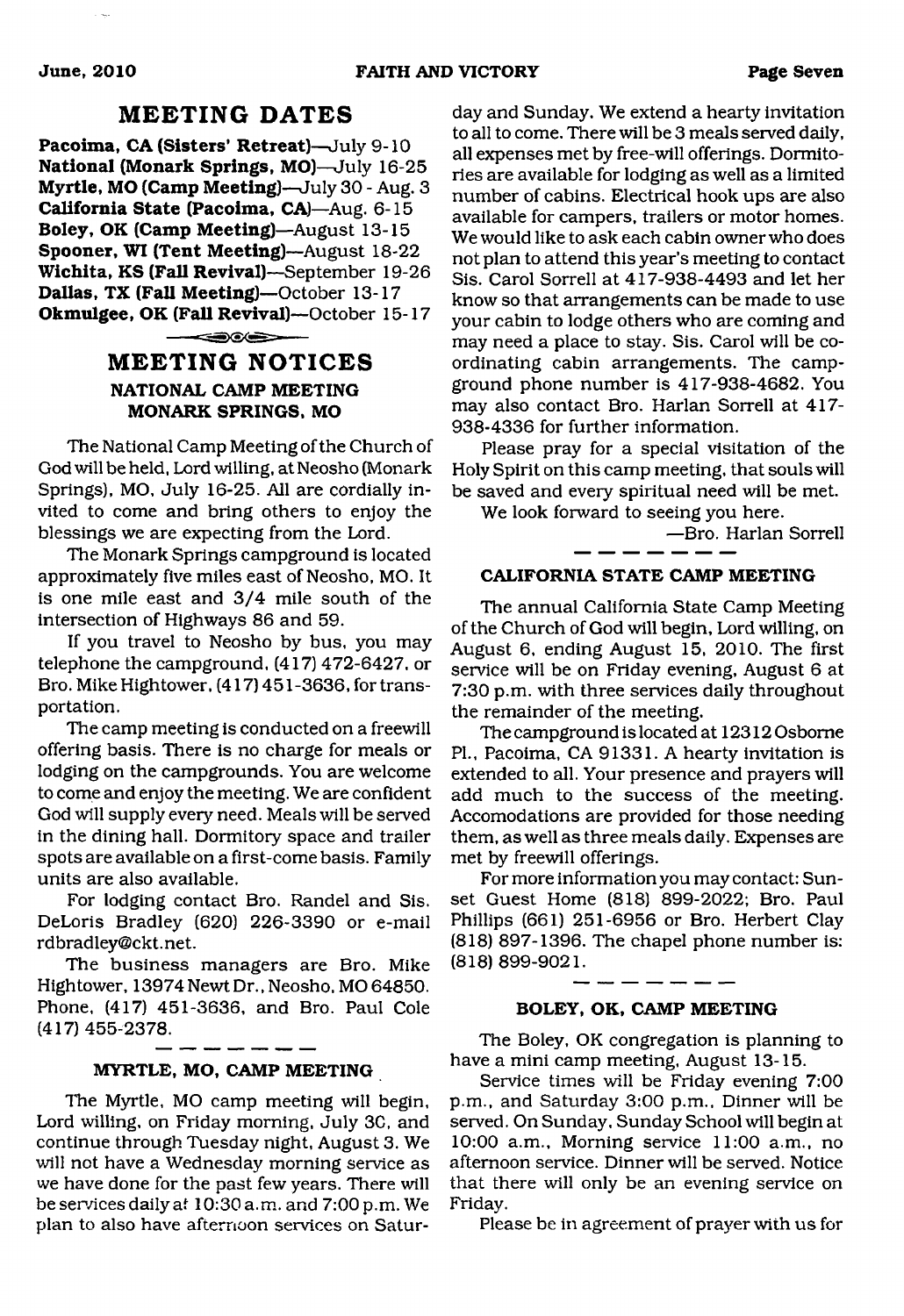a very inspirational meeting. Let us not selfishly enjoy the truth—Come and bring a friend.

For further information contact Bro. Cleo Jordan (918) 814-4045.

#### **SPOONER, WI, TENT MEETING**

Lord willing, this meeting will begin Wednesday, August 18, at 7:00 p.m., with services daily at 10:30 a.m. and 7:00 p.m. through Sunday, August 22.

Come for a blessing and to be a blessing, and please support the tent meeting with your prayers.

There will be some accommodations but please call for arrangements. Bring your own bedding and linens if possible. Be prepared for cold nights. We give everyone a special invitation to come and be with us to enjoy God's many blessings of love. For more information contact Bro. Ron and Sis. Martha Zacharias at (715) 635-2994.

#### $- - -$ **WICHITA, KS, FALL REVIVAL**

The Wichita congregation welcomes you to our Fall Revival. The meeting will run Sunday, September 19 through Sunday, September 26. Monday through Saturday, services will be held at 11:00 a.m. and 7:30 p.m. On Sunday, services will begin with Sunday School at 9:30 followed by Morning Worship at 10:45 and afternoon and evening services.

Please join us and pray for the revival. For more information contact Bro. Emanuel Gracey at (316) 461-1267 or Bro. Theodore McCray at (316) 641-4170

#### **DALLAS, TEXAS, FALL MEETING**

The Church of God Dallas, Texas Congregation located at 11501 Ryliecrest Drive, Balch Springs, Texas welcomes you to their Fall meeting on October 13-17, 2010.

Service times will be: Wed.-Sat. and Sunday evening service at 7:00 p.m.; Sunday School at 10:00 a.m., Sunday Morning Worship at 11:00 a.m. and Sunday Afternoon Service at 2:30 p.m.

For lodging arrangements contact Sis. Linda Montgomery (972) 286-6239. For other information contact Bro. Calvin Frentrup (972) 237- 1538 or Bro. Henry Grimes (972) 222-7249. The chapel phone number is (972) 557-1591

#### **OKMULGEE, OK, FALL REVIVAL**

The Church of God congregation at Okmulgee. Oklahoma invite you to join them in revival services October 15-17. Bro. Hayward Cox has a burden to be with them in this meeting. Evening services on Friday and Saturday will begin at 7:30 p.m. Sunday morning services will start at 11:00 a.m.

For more information contact Bro. Robert Warren (918) 733-1306.



**William Adams, Jr.** (Big Bill) was born to William Sr. and Ocie Mae Adams on May 14, 1933 in Boley, Oklahoma and he passed to his eternal reward on September 6, 2009.

The family moved to the Oklahoma City area where William grew up and attended Page Elementary and Harrison Schools.

William was a very industrious man and worked in many capacities. He was a great cook and did numerous other jobs until his health failed. William was known for his kindness and his love for children and people in general. He was one who could always forgive, no matter what had been done or said to him. On July 3, 2003, William became a resident at Edwards Redeemer Nursing Center, where he resided until his final illness. After leaving the Presbyterian Hospital, William had a few days at the Integris Hospice House from where he took his earthly flight.

William had a wonderful deliverance from alcoholism. He was a dedicated member of AA, at the Kelley Club, having attained to date 19 years of clean time. As long as he was able, he went many places speaking and encouraging eveiyone he could to forsake alcohol and live for the Lord. William was also a member of the Achievement House, where he was blessed to accomplish much, educational wise. As a member of the Achievement House, he also helped many people raise pretty flowers and bountiful gardens.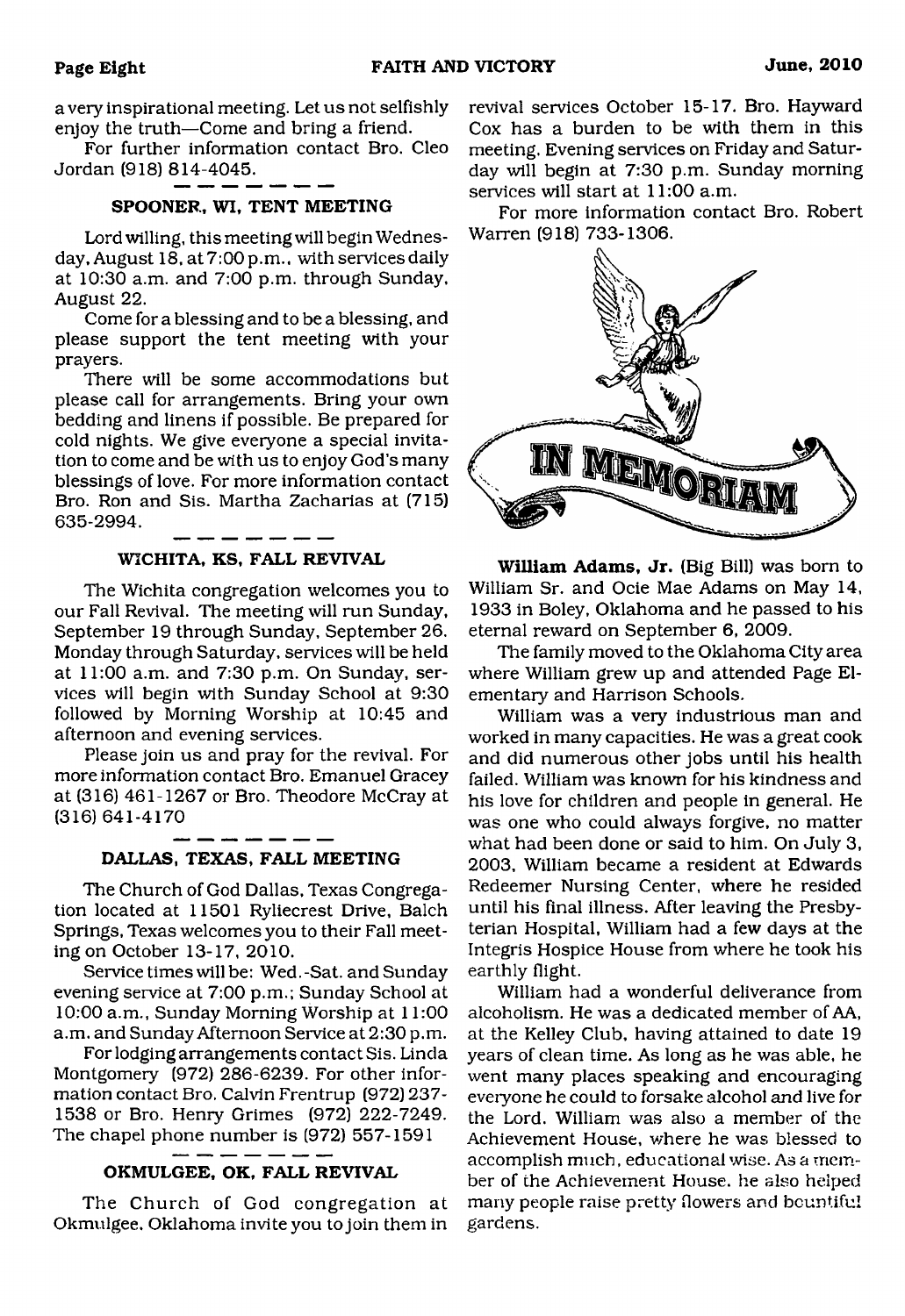He attended the Church of God in Green Pastures, where his nephew is pastor. We have missed his smiles and kind disposition so much. The Lord has been so faithful to William raising him from death's door numerous times.

When the end came on Sunday, September 6, 2009, the nurses shared this inspiring story with us. The nurse who was with William said, she went out and told her co-worker that he had passed. They both went into the room; as they were covering him, they both said they never went near the radio, but all at once the radio began to play "Amazing Grace!" The nurse said, "He didn't die alone." She felt the angels were with him.

Cherishing William's memory is his devoted sister, Frances M. Chandler of Spencer, OK; his nephew, Elder Charles Chandler (Diann) of Spencer, OK; his niece, Robin E. Bramlett of Bakersfield, CA; five great-nephews: Matthew, Aaron, Nathan, and Quinton Chandler of Spencer, OK and Airman 1st Class Andrew Chandler of Monterey, CA; four uncles: Mansfield Johnson of Oakland, CA, Jewell Johnson of Hesperia, CA, AC Johnson of Oklahoma City, OK, and Leo Johnson of Muskogee, OK; three aunts: Johnnye Lee Johnson of Jones, OK, Jaunita Johnson, Wichita, KS, Kathryn Penny of Oklahoma City; many other cousins, relatives. Saints, and friends.

Memorial services were officiated by Bro. Charles Chandler, Bro. Emanual Gracey and Bro. Charles Lowe. Interment followed at Trice Hill Cemetery, Oklahoma City, OK.

 $-$ 

**Vernon Lee Butler Sr.** was bom in Jones, Oklahoma on May 14, 1929 and passed from this life May 10, 2009. He was the second child of six children, born to Sam and Nettie Butler. His parents and one sister, Ollie Maple Duffy, preceded him in death.

He attended Dunjee School in Spencer, Oklahoma. He attended the Green Pastures Evening Light Church of God and accepted Jesus Christ as his Lord and Savior 50 years ago. He was one of the original deacons and served in this capacity up until his illness.

On February 25, 1950 he was united in marriage to the lovely Doretha M. Long in New Chance City, Oklahoma. To this union six children were bom, four girls and two boys. He was a dedicated, honest, faithful husband and father.

Vernon was well known in Jones, OK and the surrounding communities, where he spent most of his life. He was a farmer and worked for the city of Midwest City where he retired after 30 years. He was very friendly to all that he met and was known for his genuine smile. He loved spending time with his grandchildren. Many times he would go to the swap meet so early that he would use a flashlight. He said that was the best time to go because you could find all the bargains!

He leaves to cherish his memories: his devoted wife of 59 years, Doretha Butler of Choctaw, OK; two sons Vernon Butler Jr. and Gary Butler both of Choctaw, OK; four daughters Sherry Warren (Robert) of Morris, OK, Marilyn Kay Butler of Oklahoma City, OK, Sandra Butler of Midwest City, OK, Donna Walker of Choctaw, OK; twenty-four grandchildren, thirty greatgrandchildren, and six great-great grandchildren.

He also leaves two brothers Thurman Butler (Flora) of Midwest City, OK, Sherman Butler of Jones, OK; two sisters Wilma Jean Lowe (Leon) of Jones, OK, Dorothy Davis (Ralph) of Choctaw, OK; and one very extremely special Aunt Ollie Davis of Oklahoma City, OK and a host of nieces, nephews, cousins, family, and friends. Memorial services were held May 16, 2009. Officiating ministers were Bro. Charles Chandler and Sis. Patsy Fields. Interment followed at Hillcrest Memory Gardens, Spencer, Ok.

**Nora F. Reeves,** 78, of Magnolia, MS died May 26, 2010 at Liberty Community Living Center. She was born September 3, 1931 in Wesson, MS to the late Edward Freeman and Kate Haney Freeman.

 $\overline{\phantom{a}}$ .

She was married 53 years to L. D. "Sonny" Reeves and had 3 children. She graduated from Magnolia schools and moved to Shreveport, LA where she worked in banking. After she returned to Pike County she worked at McComb Manufactoring and then for North Pike School District as cafeteria manager and bus driver. She has been a homemaker for the last three decades.

She was a member of the Oak Grove Church of God in Loranger, La. She was a strong woman of faith over the last 65 years.

She is preceded in death by two brothers, Ellis "Pete" Freeman and Earl Freeman: a twin sister, Dora Freeman Doolittle; a sister-in-law, Alice McKenzie; brother- in-laws, Dale Doolittle,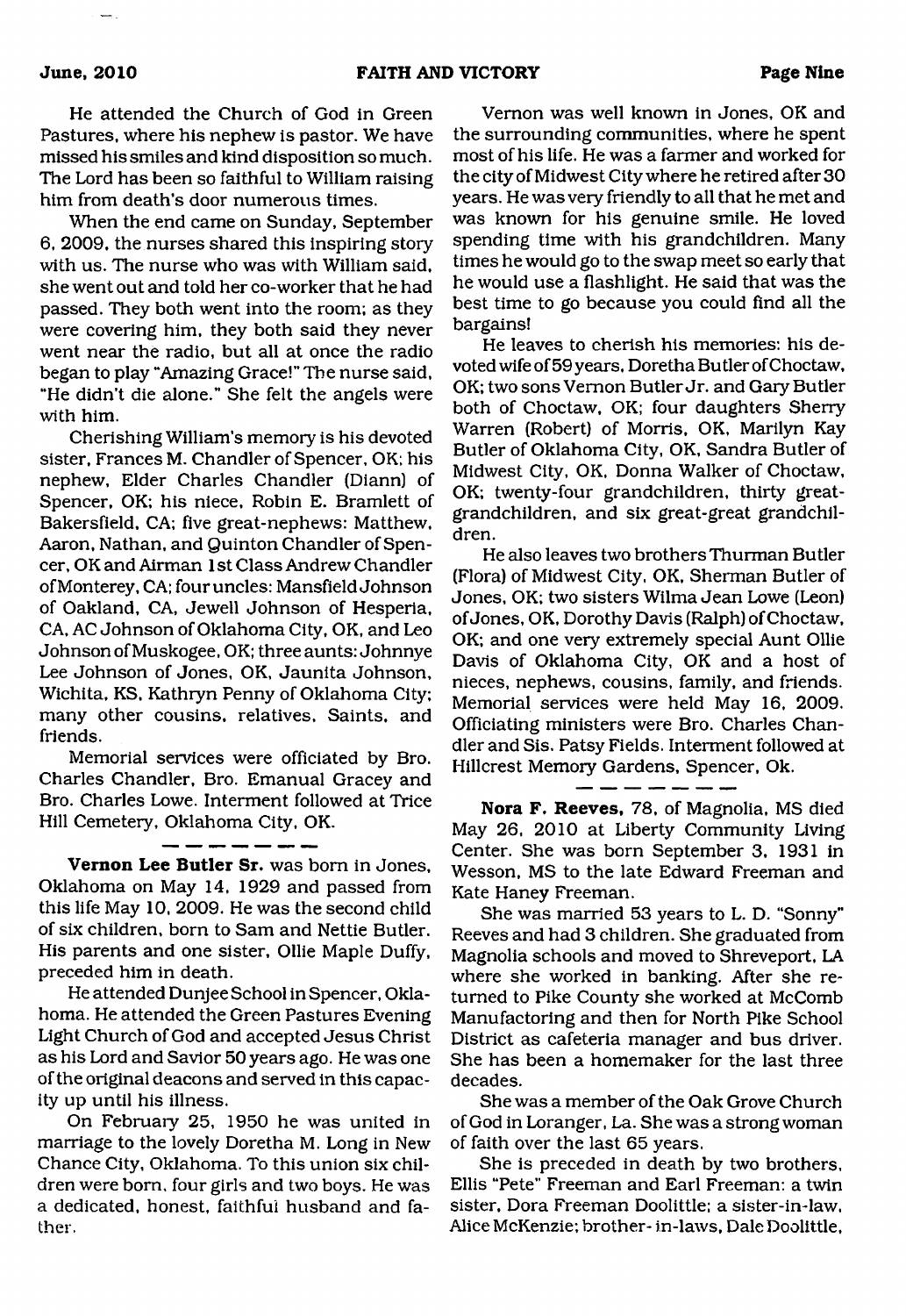David Reeves, Connor McKenzie, Norman McKenzie, Johnny Rushing, Frank Jackson, and Maurice Pugh.

She is survived by her husband, L. D. "Sonny" Reeves; daughters and sons-in-laws, Hannah NyalaWestand Stewart of Joshua Tree, CA., Pat Reeves May and Glen of Owensboro, KY; son and daughter-in-law, Darrell Reeves and Shannon of Magnolia; grandchildren, Brent Nyala West of Madison, WI, Taliesin Katherine Nyala of Amherst, MA, Stephen May of Owensboro, KY, Shelby May of Owensboro, KY, Ashby Reeves of Amite, LA and Stone Reeves of Magnolia; special sister-in-laws, Marilyn Freeman, Judy Sandifer, Maxine McKenzie, Lois Rushing, Myrtle Jackson, Betty Jo Ryan and Jessie Cothem and a host of nieces and nephews.

Services were at Hartman-Sharkey Chapel with Bro. Steve Elston and Bro. Michael Williamson officiating. Interment was at Magnolia Cemetery, Magnolia, MS.

**Clifton H. Wascom, Sr.** born May 29, 1922 to William David and Beatrice Gates Wascom, passed away on Monday, May 17 at his home in

Loranger, LA at the age of 87. He was born and raised in' Holden, LA. along with his siblings Percy, Neumy, William, Doris, Renie, Kathryn, Lucille, and Mildred. He was a long time member of The Oak Grove Church of God in Loranger, LA. He served as chairman on the board of seven trustees and helped oversee the building of the chapel there.

Clifton served in the US Army in World II, from 1942-1945, as an Optician repairing binoculars. He worked for Naylor Brothers True Value Hardware in Baton Rouge for many years along with his wife, Mary Belle. Later he and Mary Belle bought their own True Value hardware store, Wascom'sTrue Value, in Walker, LA where they worked side by side for many years. They later retired and built a home in Loranger where they have resided for the last 25 years.

He is survived by his wife of 67 years, Mary Belle Averett Wascom; one Son, Clifton H."Sonny" Wascom, Jr. and wife, Dot Wascom, of Holden, LA; daughters Ann Wascom of Loranger, LA, Delores Wascom Messer and husband, Robert Messer, of Houston, TX; 8 Grandchildren, Robert Messer, Jr., Kevin Messer, Gary Husser, Karen Husser Dickens, Cliff Wascom III, Ryan Wascom, Krystal Wascom, Alicia Sharp, Jodi Campbell Brandie Olsen; 20 great grandchildren and numerous nieces and

nephews; 5 sisters, Doris Carney, Renie Stewart, Kathryn Aime, Lucille Kinchen, and Mildred Lewis.

He was preceded in death by his parents, William David Wascom and Beatrice Gates Wascom, and his three brothers, Percy, Neumey, and William Wascom.

The services were conducted by Bro. Michael D. Williamson, with interment in Oak Grove Church of God Cemetery in Loranger, LA.

---- ------------------- **Pray For One Another**

#### **By Bro. Joel Tangunan**

"Is any among you afflicted? let him pray. Is any merry? let him sing psalms. Is any sick among you? let him call for the elders of the church; and let them pray over him, anointing him with oil in the name of the Lord; And the prayer of faith shall save the sick, and the Lord shall raise him up; and if he have committed sins, they shall be forgiven him. Confess *your* faults one to another, and pray one for another, that ye may be healed. The effectual fervent prayer of a righteous man availeth much." James 5:13-16.

Prayer is a conversation with God not a formula. But, in our own case, it is sometimes helpful to use a "method" to freshen up our prayer time. Do we use method in our prayers? Or do we have our own style of prayer? Or do we need a method to pray? As a Christian, we pray the psalms. Actually, in our congregation, we use to sing in our prayer when we eat. And also we can pray by using the scripture (such as, "The Lords Prayer"). In Matthew 6:5-13, Jesus taught His disciples how to pray. We have also used the, "ACTS" method, (Adoration, Confession, Thanksgiving and Supplication.)

The "Five Finger Prayer" recently came to my mind to use as a guide when praying for others. I will share this Five Finger Prayer.

When you fold your hands, the THUMB is nearest you, so begin by praying for those closest to you. Who are they? Our brothers & sister's in Christ and our loved ones. (Philippians 1:3-5.)

The INDEX finger is the pointer, so pray for those who teach—Bible teachers, preachers, and those who teach children. (IThessalonians 5:25.)

The next finger is the TALLEST. It reminds us to pray for those in authority over you, like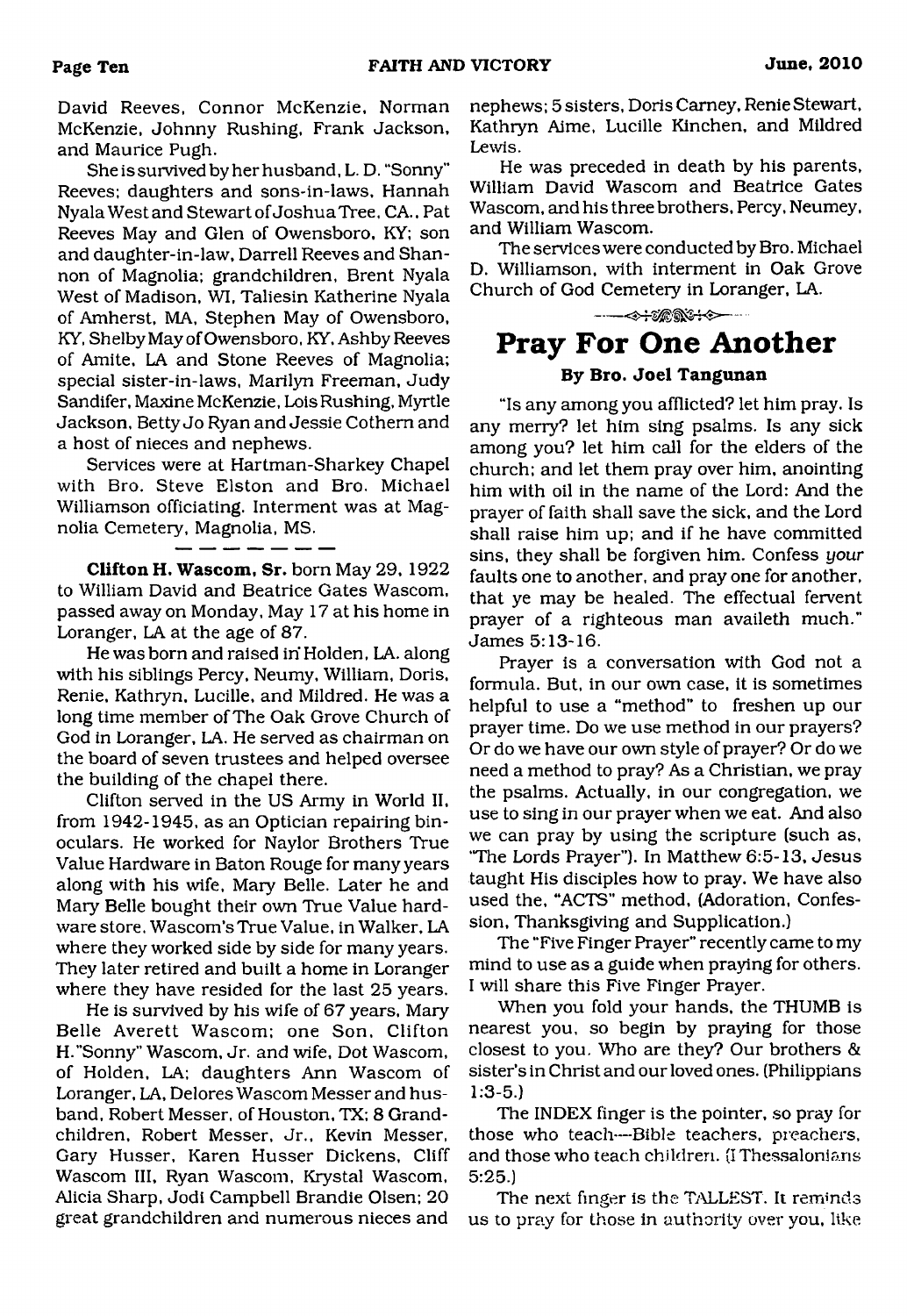our national and local leaders, and also our manager and supervisor at work. (I Timothy  $2:1-2.$ 

The next finger is usually the WEAKEST (fourth). Pray for those who are in trouble or who are suffering. (James 5:13-16.)

Then comes our little finger. It reminds us of our smallness in relation to God's greatness. Ask Him to supply your needs. (Philippians 4:6,19.)

Whatever method we use, just talk with our Father in Heaven. He wants to hear what's on our heart. It's not the words we pray that matter: it's the condition of our heart.

# $- + -$ **Yoked With Christ (Continued from page 1.)**

saith he, ye have heard of me." (Acts 1:4) Until they were yoked together with Christ through receiving the Holy Spirit, they lacked authority and wisdom and were afraid. They were unable to go into the world and preach the Gospel, which Christ had commanded them.

Before receiving the Holy Spirit, Peter said "I will lay down my life for thy sake." John 13:37. However, he failed miserably and instead of upholding Christ, he denied Him. After he was yoked to Christ by the indwelling of the Holy Spirit, he preached boldly to an enormous crowd. Later, after spending time in jail for preaching, Peter said boldly to those who had authority to kill him, "We ought to obey God rather than men." Acts 5:29. What a difference in Peter after he yoked up with Christ through the Holy Spirit.

The captain of the great Assyrian's Empire (who had conquered almost all of the known world) said to the men of Judea, Let not "Hezekiah make you trust in the Lord, saying the Lord will surely deliver us.... Who...among all the gods of the countries...have delivered their country out of mine hand...?" Hezekiah knew his army was no match for the Assyrians so he went into the house of the Lord and yoked himself to God who sent an angel that sought the Assyrians. (II Kings chapters 18 & 20)

Gideon, fearful as he was, yoked up with God before he attempted the work that God had laid out for him. And he successfully delivered the Israelites from the Midianites who had oppressed them seven years. (Judges chapters 6-7.)

He is still inviting us to 'Take my yoke upon you and learn of me for ! am meek and lowly in heart: and ye shall find rest unto you souls. For my yoke is easy, and my burden is light."

For the sake of our families, our cities and our nation, let us take again the yoke of Jesus and seek to continually live in the presence of the Holy Spirit.

# <u>ace</u> **His Yoke is Easy**

A man was carrying a heavy basket. His son asked to help him. The father cut a stick and placed it through the handle of the basket so that the end toward himself was very short, while the end toward the boy was three or four times as long. Each took hold of his end of the stick, and the basket was lifted and easily carried. The son was bearing the burden with the father, but he found his work easy and light because his father assumed the heavy end of the stick. Just so it is when we bear the yoke with Christ: He sees to it that the burden laid on us is light: He carries the heavy end.

|                      | —John T. Taris                                                                                                                |                          |
|----------------------|-------------------------------------------------------------------------------------------------------------------------------|--------------------------|
|                      | FAITH AND Order Blank VICTORY                                                                                                 |                          |
| $\tilde{\mathbf{z}}$ | \$5.00 PER YEAR (11 Issues)                                                                                                   |                          |
| VICTO                | Mail this form to start or renew your own<br>subscription $-$ give a friend a gift $-$<br>or do both! It only takes a minute. | NHH YND                  |
|                      | Your Name                                                                                                                     |                          |
|                      |                                                                                                                               |                          |
| VICTORY FAITH AND    | City__________________________ State __________ Zip _________                                                                 | NICORY FAILT             |
|                      |                                                                                                                               |                          |
|                      | Start or renew my<br>Faith and Victory subscription.                                                                          |                          |
| FAITH AND            | Send a 1-year gift subscription<br>to the person named below:                                                                 | <b>NND NIGTO RY</b>      |
|                      |                                                                                                                               |                          |
|                      |                                                                                                                               |                          |
| VICTORY              |                                                                                                                               | <b>ADICITY MONECALLY</b> |
| <b>GNA</b>           | Mail Order Blank and remittance to:                                                                                           |                          |
|                      | Faith Publishing House                                                                                                        |                          |
| HUNE                 | P.O. Βοχ 518                                                                                                                  |                          |
|                      | Guthrie, OK 73044<br>6/10                                                                                                     |                          |
|                      | FAITH AND VICTORY FAITH AND VICTORY                                                                                           |                          |